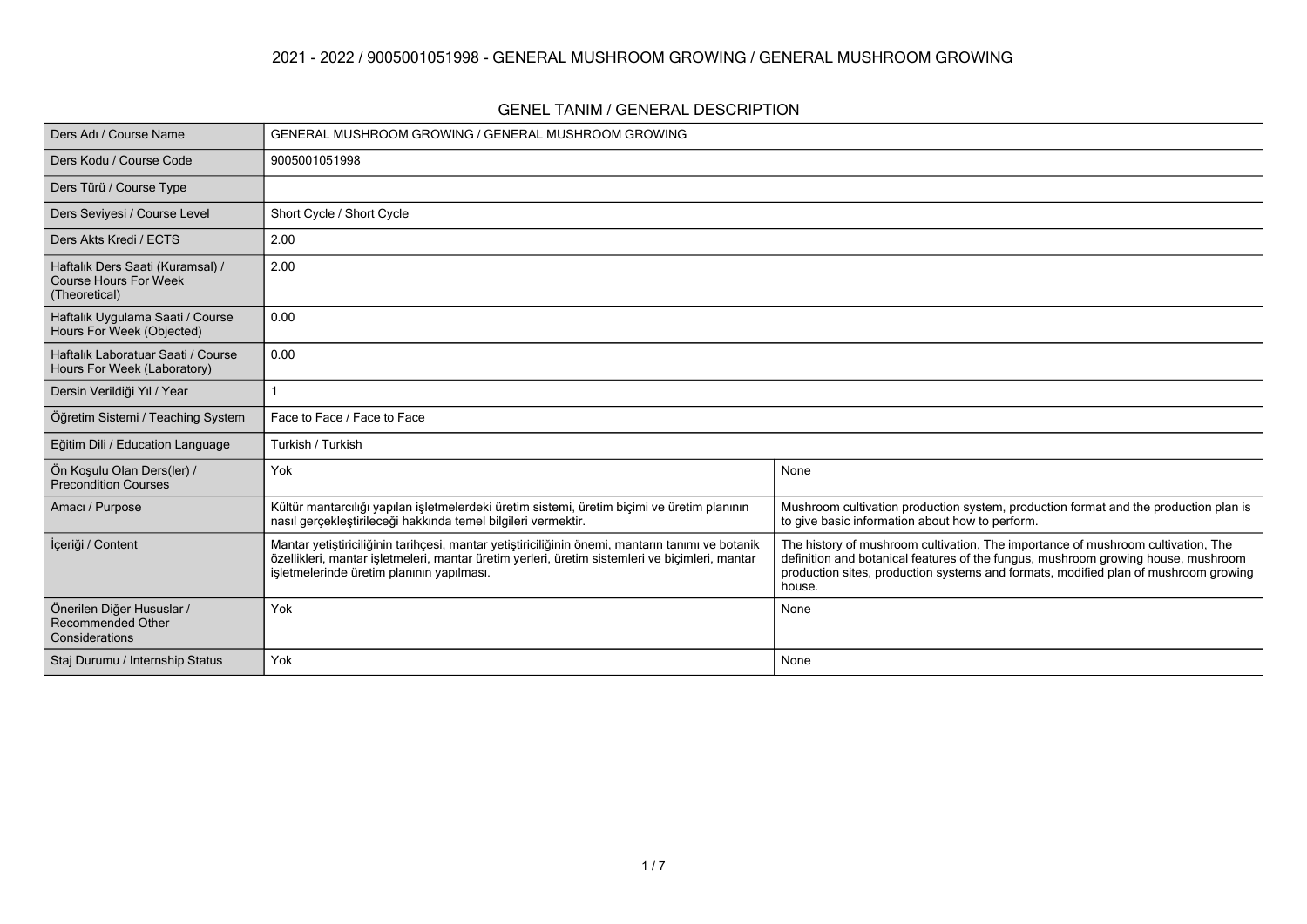| Kitabı / Malzemesi / Önerilen<br>Kaynaklar / Books / Materials /<br><b>Recommended Reading</b> | Chang, S. and Miles, P.G., 2004. Mushrooms. Cultivation, Nutritional Value, Medicinal<br>Effect and Environmental Impact. ISBN 0-8493-1043-1 Second Edition. CRC Press.<br>Günay, A., 1995. Mantar Yetiştiriciliği. ISBN: 975-7923-15-X.<br>Kaul, T.N., 1997, Introduction to Mushroom Science (Systematics). ISBN: 1-886106-85-9.<br>Oei, P., 1996, Mushroom Cultivation (with Special Emphasis on Appropriate Techniques<br>for Developing Countries), ISBN: 90-70857-36-7.<br>Stamets, P. and Chilton, J.S., 1983. The Mushroom Cultivator. A practical quide to<br>growing mushrooms at home. ISBN 978-0-9610798-0-2. Agarican Pres.<br>Stamets, P., 2000. Growing gourmet and medicinal mushrooms. ISBN 1-58008-175-4.<br>third edition Ten Speed Press.<br>Royse, D.J., 2003, Cultivation of Oyster Mushrooms, College of Agricultural Sciences<br>Agricultural Research and Cooperative Extension, The Pennsylvania State University.<br>Van Griensven, L.J.L.D. 1988. The Cultivation of Mushrooms, ISBN: 0 9513959 0 4.<br>Van Griensven, L.J.L.D, 2000, Science and Cultivation of Edible Fungi, ISBN: 90 5809 143 | Chang, S. and Miles, P.G., 2004. Mushrooms. Cultivation, Nutritional Value, Medicinal<br>Effect and Environmental Impact. ISBN 0-8493-1043-1 Second Edition. CRC Press.<br>Günay, A., 1995. Mantar Yetiştiriciliği. ISBN: 975-7923-15-X.<br>Kaul, T.N., 1997, Introduction to Mushroom Science (Systematics). ISBN: 1-886106-<br>$85-9.$<br>Oei, P., 1996, Mushroom Cultivation (with Special Emphasis on Appropriate<br>Techniques for Developing Countries), ISBN: 90-70857-36-7.<br>Stamets, P. and Chilton, J.S., 1983. The Mushroom Cultivator. A practical quide to<br>growing mushrooms at home. ISBN 978-0-9610798-0-2. Agarican Pres.<br>Stamets, P., 2000. Growing gourmet and medicinal mushrooms. ISBN 1-58008-175-4.<br>third edition Ten Speed Press.<br>Royse, D.J., 2003, Cultivation of Oyster Mushrooms, College of Agricultural Sciences<br>Agricultural Research and Cooperative Extension, The Pennsylvania State University.<br>Van Griensven, L.J.L.D, 1988, The Cultivation of Mushrooms, ISBN: 0 9513959 0 4.<br>Van Griensven, L.J.L.D, 2000, Science and Cultivation of Edible Fungi, ISBN: 90 5809<br>143 0. |
|------------------------------------------------------------------------------------------------|------------------------------------------------------------------------------------------------------------------------------------------------------------------------------------------------------------------------------------------------------------------------------------------------------------------------------------------------------------------------------------------------------------------------------------------------------------------------------------------------------------------------------------------------------------------------------------------------------------------------------------------------------------------------------------------------------------------------------------------------------------------------------------------------------------------------------------------------------------------------------------------------------------------------------------------------------------------------------------------------------------------------------------------------------------------------------------------------------------------------------|------------------------------------------------------------------------------------------------------------------------------------------------------------------------------------------------------------------------------------------------------------------------------------------------------------------------------------------------------------------------------------------------------------------------------------------------------------------------------------------------------------------------------------------------------------------------------------------------------------------------------------------------------------------------------------------------------------------------------------------------------------------------------------------------------------------------------------------------------------------------------------------------------------------------------------------------------------------------------------------------------------------------------------------------------------------------------------------------------------------------------------------|
| Öğretim Üyesi (Üyeleri) / Faculty<br>Member (Members)                                          | Öğr. Gör. Dr. Mehmet ÇETİN                                                                                                                                                                                                                                                                                                                                                                                                                                                                                                                                                                                                                                                                                                                                                                                                                                                                                                                                                                                                                                                                                                   |                                                                                                                                                                                                                                                                                                                                                                                                                                                                                                                                                                                                                                                                                                                                                                                                                                                                                                                                                                                                                                                                                                                                          |

# **ÖĞRENME ÇIKTILARI / LEARNING OUTCOMES**

| Kültür mantarı yetiştiriciliğinin önemini kavrayabilme                                    | Understanding the importance of mushroom cultivation                                  |
|-------------------------------------------------------------------------------------------|---------------------------------------------------------------------------------------|
| Kültür mantarı yetiştiriciliğinde gerekli olan sistem, biçim ve teknikleri belirleyebilme | to determine the mushroom cultivation system is necessary and the form and techniques |
| İşletmelere bağlı olmak üzere gerekli üretim planına karar verebilme                      | Growing house need to be connected to decision-making production plan                 |

**HAFTALIK DERS İÇERİĞİ / DETAILED COURSE OUTLINE**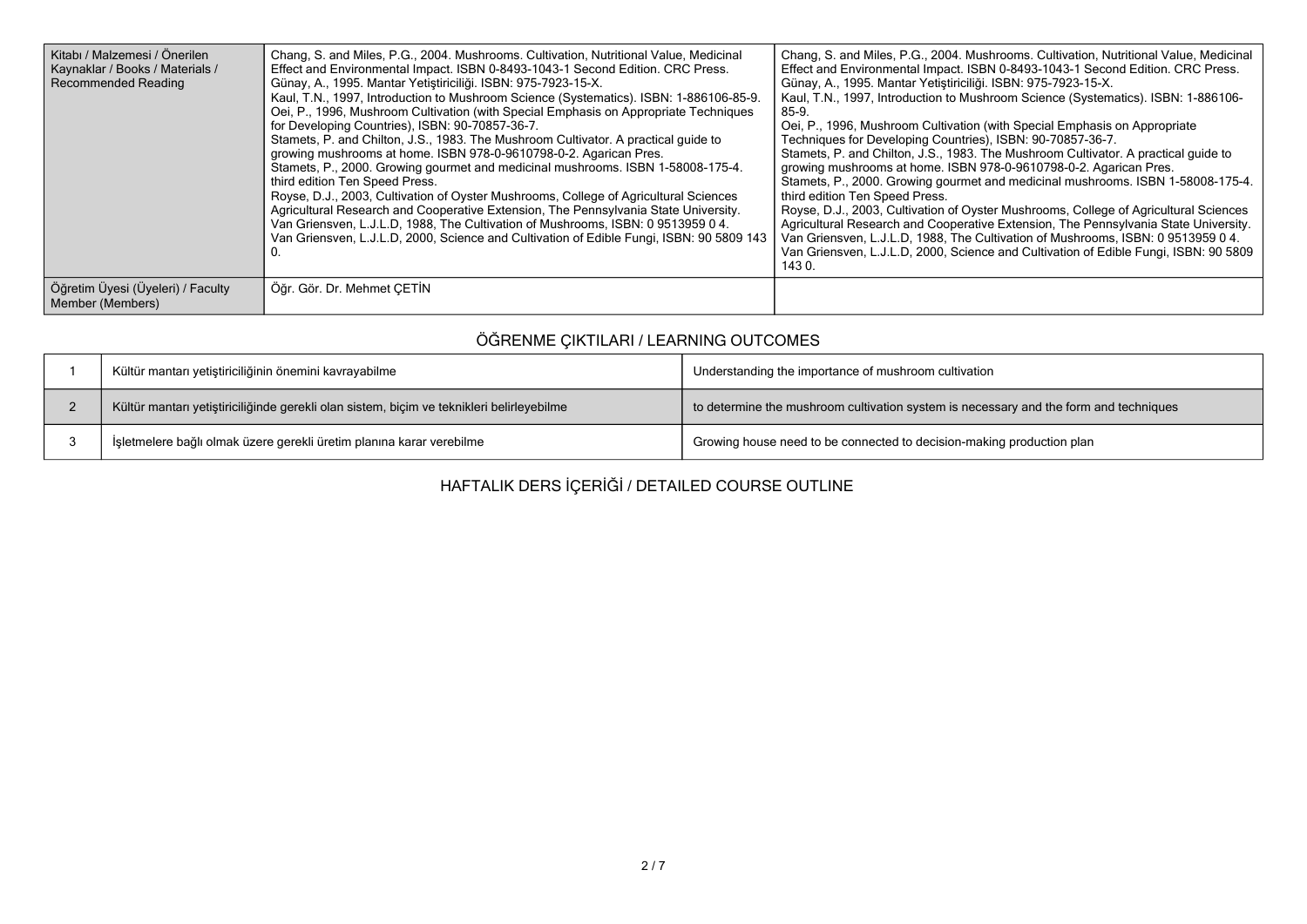|                | Hafta / Week                                                                                        |          |     |                                                                       |                           |  |  |  |
|----------------|-----------------------------------------------------------------------------------------------------|----------|-----|-----------------------------------------------------------------------|---------------------------|--|--|--|
|                | Teorik Dersler / Theoretical                                                                        | Uygulama | Lab | Öğretim Yöntem ve<br>Teknikleri/Teaching Methods                      | Ön Hazırlık / Preliminary |  |  |  |
| -1             | Dersin gerekçesi ve önemi- Dersin kural ve gerekleri                                                |          |     | Techniques                                                            |                           |  |  |  |
|                |                                                                                                     |          |     |                                                                       |                           |  |  |  |
|                | The aim of the course and will be informed about the importance of                                  |          |     |                                                                       |                           |  |  |  |
| $\overline{2}$ | Teorik Dersler / Theoretical                                                                        | Uygulama | Lab | Öğretim Yöntem ve<br>Teknikleri/Teaching Methods<br>Techniques        | Ön Hazırlık / Preliminary |  |  |  |
|                | Mantar Yetiştiriciliğinin Tarihçesi, Mantar Üretiminin Ekonomik Önemi<br>ve Üretim Kapasiteleri     |          |     |                                                                       |                           |  |  |  |
|                | History of growing mushrooms, Mushroom production and production<br>capacity of economic importance |          |     |                                                                       |                           |  |  |  |
|                | Teorik Dersler / Theoretical                                                                        | Uygulama | Lab | Öğretim Yöntem ve<br>Teknikleri/Teaching Methods<br>Techniques        | Ön Hazırlık / Preliminary |  |  |  |
| 3              | Mantarın Tanımı ve Botanik Özellikleri                                                              |          |     |                                                                       |                           |  |  |  |
|                | Definition of mushroom and Botanical Features                                                       |          |     |                                                                       |                           |  |  |  |
|                | <b>Teorik Dersler / Theoretical</b>                                                                 | Uygulama | Lab | Öğretim Yöntem ve<br>Teknikleri/Teaching Methods<br><b>Techniques</b> | Ön Hazırlık / Preliminary |  |  |  |
| $\overline{4}$ | Mantarın Tanımı ve Botanik Özellikleri                                                              |          |     |                                                                       |                           |  |  |  |
|                | Definition of mushroom and Botanical Features                                                       |          |     |                                                                       |                           |  |  |  |
|                | Teorik Dersler / Theoretical                                                                        | Uygulama | Lab | Öğretim Yöntem ve<br>Teknikleri/Teaching Methods<br>Techniques        | Ön Hazırlık / Preliminary |  |  |  |
| 5              | Mantar İşletmeleri                                                                                  |          |     |                                                                       |                           |  |  |  |
|                | Mushroom Growing House                                                                              |          |     |                                                                       |                           |  |  |  |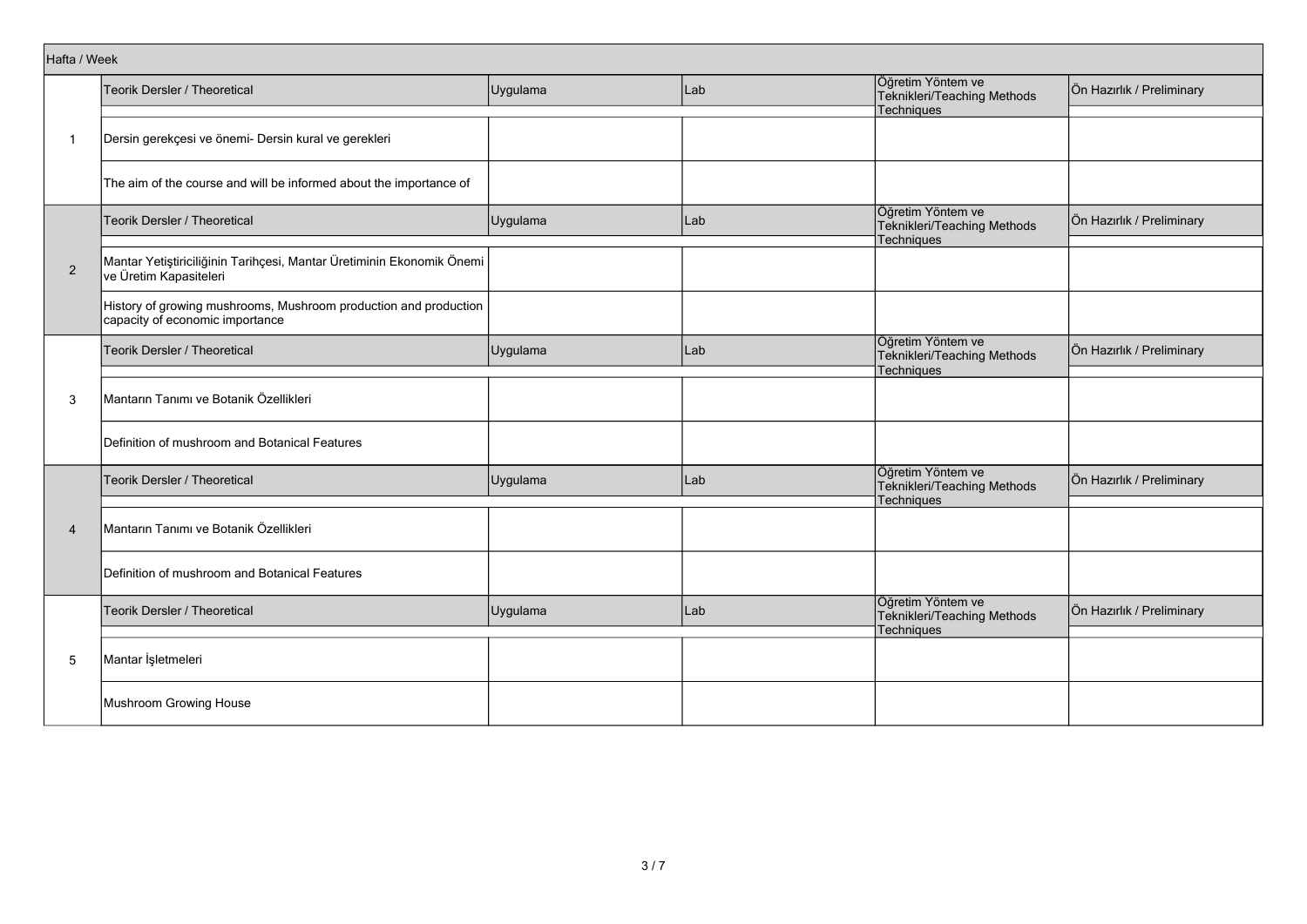|                                      | Teorik Dersler / Theoretical     | Uygulama<br>Lab |     | Öğretim Yöntem ve<br>Teknikleri/Teaching Methods<br>Techniques | Ön Hazırlık / Preliminary |
|--------------------------------------|----------------------------------|-----------------|-----|----------------------------------------------------------------|---------------------------|
| 6                                    | Mantar Üretim Yerleri            |                 |     |                                                                |                           |
| $\overline{7}$<br>8<br>9<br>10<br>11 | <b>Mushroom Production Sites</b> |                 |     |                                                                |                           |
|                                      | Teorik Dersler / Theoretical     | Uygulama        | Lab | Öğretim Yöntem ve<br>Teknikleri/Teaching Methods<br>Techniques | Ön Hazırlık / Preliminary |
|                                      | Mantar Üretim Yerleri            |                 |     |                                                                |                           |
|                                      | <b>Mushroom Production Sites</b> |                 |     |                                                                |                           |
|                                      | Teorik Dersler / Theoretical     | Uygulama        | Lab | Öğretim Yöntem ve<br>Teknikleri/Teaching Methods<br>Techniques | Ön Hazırlık / Preliminary |
|                                      | Vize Sınavı                      |                 |     |                                                                |                           |
|                                      | Mid-term examination             |                 |     |                                                                |                           |
|                                      | Teorik Dersler / Theoretical     | Uygulama        | Lab | Öğretim Yöntem ve<br>Teknikleri/Teaching Methods<br>Techniques | Ön Hazırlık / Preliminary |
|                                      | Mantar Üretim Yerleri            |                 |     |                                                                |                           |
|                                      | Mushroom Production Systems      |                 |     |                                                                |                           |
|                                      | Teorik Dersler / Theoretical     | Uygulama        | Lab | Öğretim Yöntem ve<br>Teknikleri/Teaching Methods<br>Techniques | Ön Hazırlık / Preliminary |
|                                      | Mantar Üretim Yerleri            |                 |     |                                                                |                           |
|                                      | Mushroom Production Systems      |                 |     |                                                                |                           |
|                                      | Teorik Dersler / Theoretical     | Uygulama        | Lab | Öğretim Yöntem ve<br>Teknikleri/Teaching Methods<br>Techniques | Ön Hazırlık / Preliminary |
|                                      | Mantar Üretim Şekilleri          |                 |     |                                                                |                           |
|                                      | Mushroom Production Methods      |                 |     |                                                                |                           |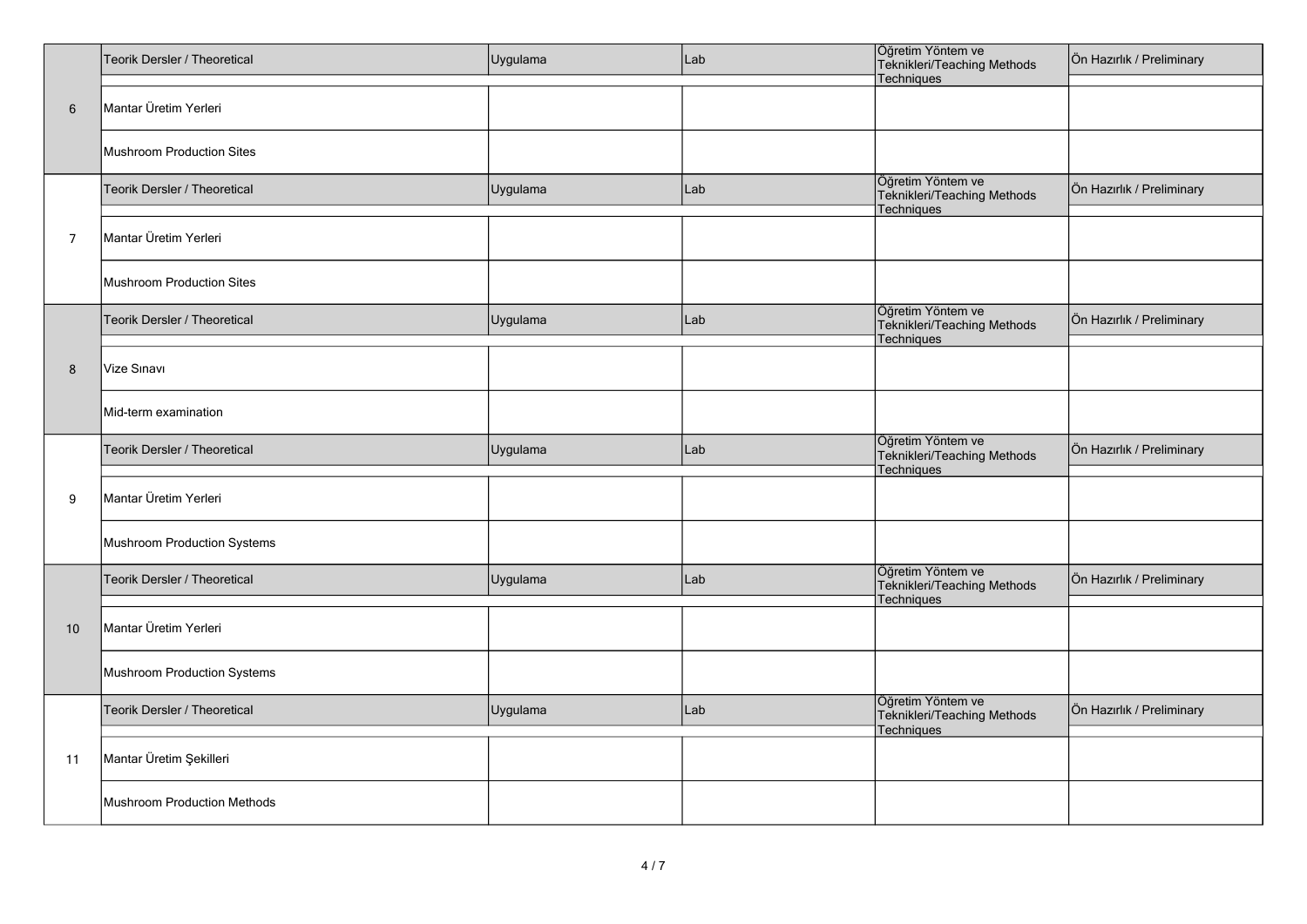|    | Teorik Dersler / Theoretical                            | Uygulama | Lab | Öğretim Yöntem ve<br>Teknikleri/Teaching Methods                      | Ön Hazırlık / Preliminary |
|----|---------------------------------------------------------|----------|-----|-----------------------------------------------------------------------|---------------------------|
|    |                                                         |          |     | Techniques                                                            |                           |
| 12 | Mantar Üretim Şekilleri                                 |          |     |                                                                       |                           |
|    | Mushroom Production Methods                             |          |     |                                                                       |                           |
|    | Teorik Dersler / Theoretical                            | Uygulama | Lab | Öğretim Yöntem ve<br>Teknikleri/Teaching Methods<br>Techniques        | Ön Hazırlık / Preliminary |
| 13 | Mantar İşletmelerinde Üretim Planının Yapılması         |          |     |                                                                       |                           |
|    | Construction of mushroom growing houses production plan |          |     |                                                                       |                           |
|    | Teorik Dersler / Theoretical                            | Uygulama | Lab | Öğretim Yöntem ve<br>Teknikleri/Teaching Methods<br>Techniques        | Ön Hazırlık / Preliminary |
| 14 | Mantar İşletmelerinde Üretim Planının Yapılması         |          |     |                                                                       |                           |
|    | Construction of mushroom growing houses production plan |          |     |                                                                       |                           |
|    | Teorik Dersler / Theoretical                            | Uygulama | Lab | Öğretim Yöntem ve<br>Teknikleri/Teaching Methods<br><b>Techniques</b> | Ön Hazırlık / Preliminary |
| 15 | Çeşitli mantar işletmelerini içeren film gösterimi      |          |     |                                                                       |                           |
|    | Film containing various mushroom growing houses         |          |     |                                                                       |                           |
|    | Teorik Dersler / Theoretical                            | Uygulama | Lab | Öğretim Yöntem ve<br>Teknikleri/Teaching Methods<br>Techniques        | Ön Hazırlık / Preliminary |
| 16 | Final Sinavi                                            |          |     |                                                                       |                           |
|    | Final examination                                       |          |     |                                                                       |                           |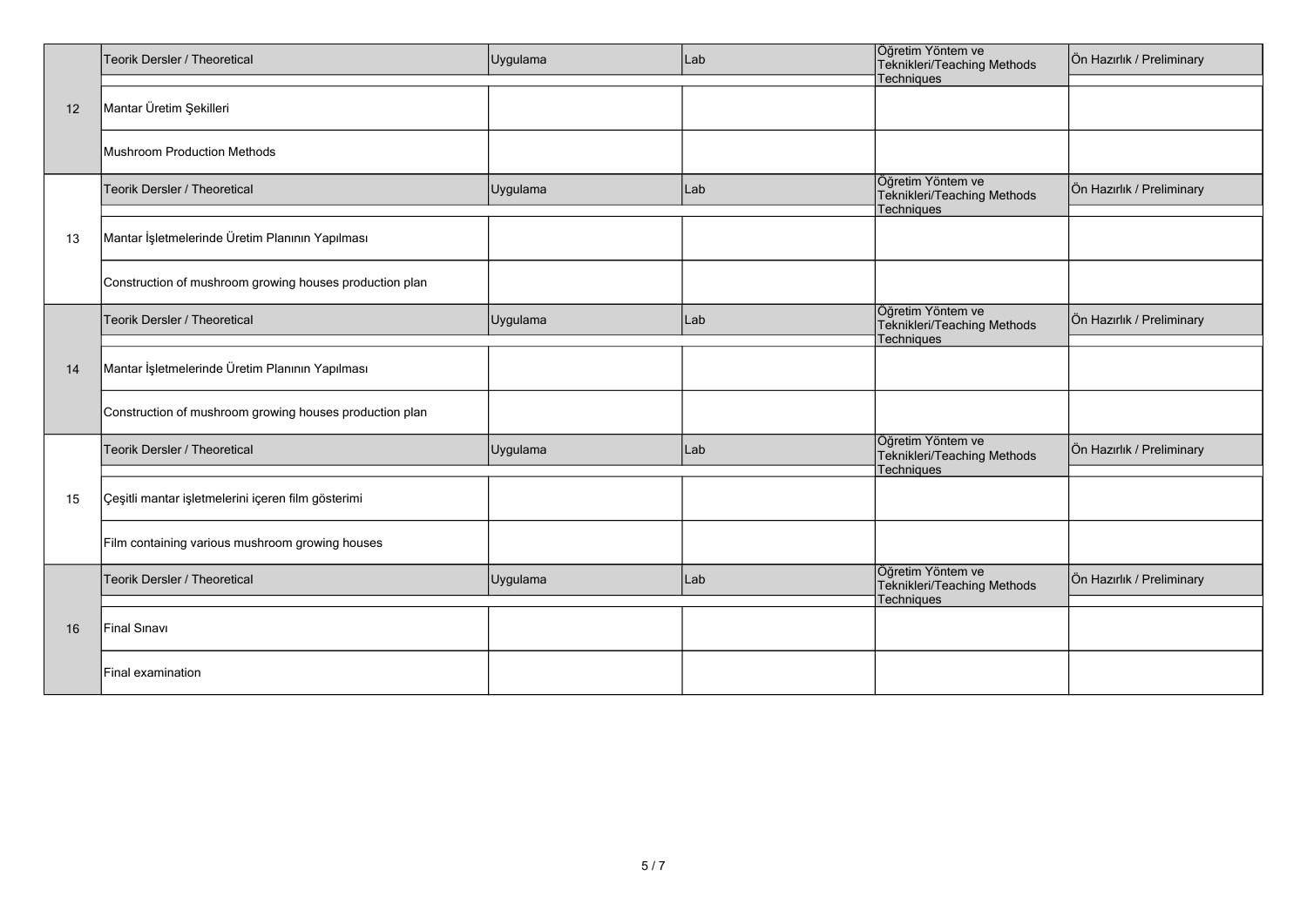### **DEĞERLENDİRME / EVALUATION**

| Yarıyıl (Yıl) İçi Etkinlikleri / Term (or Year) Learning Activities | Sayı/<br>Number | Katkı Yüzdesi /<br>Percentage of<br>Contribution (%) |
|---------------------------------------------------------------------|-----------------|------------------------------------------------------|
| Ara Sinav / Midterm Examination                                     |                 | 100                                                  |
| Toplam / Total:                                                     |                 | 100                                                  |
| Başarı Notuna Katkı Yüzdesi / Contribution to Success Grade(%):     |                 | 40                                                   |

| Sayı/<br>Number                                                 | Katkı Yüzdesi /<br>Percentage of<br>Contribution (%) |  |  |  |
|-----------------------------------------------------------------|------------------------------------------------------|--|--|--|
|                                                                 | 100                                                  |  |  |  |
|                                                                 | 100                                                  |  |  |  |
| Başarı Notuna Katkı Yüzdesi / Contribution to Success Grade(%): |                                                      |  |  |  |
|                                                                 |                                                      |  |  |  |

| Etkinliklerinin Başarı Notuna Katkı Yüzdesi(%) Toplamı / Total Percentage of Contribution (%) to Success Grade: |  |  |
|-----------------------------------------------------------------------------------------------------------------|--|--|
| Değerlendirme Tipi / Evaluation Type:                                                                           |  |  |

# **İŞ YÜKÜ / WORKLOADS**

| Etkinlikler / Workloads                                                                                                                                                            | Sayı /<br>Number | Süresi<br>(Saat) /<br><b>Duration</b><br>(Hours) | Toplam İş Yükü<br>(Saat) / Total<br>Work Load<br>(Hour) |  |  |  |
|------------------------------------------------------------------------------------------------------------------------------------------------------------------------------------|------------------|--------------------------------------------------|---------------------------------------------------------|--|--|--|
| Ara Sinav / Midterm Examination                                                                                                                                                    |                  | 1.00                                             | 1.00                                                    |  |  |  |
| Final Sinavi / Final Examination                                                                                                                                                   |                  | 1.00                                             | 1.00                                                    |  |  |  |
| Derse Katılım / Attending Lectures                                                                                                                                                 | 14               | 2.00                                             | 28.00                                                   |  |  |  |
| Bireysel Çalışma / Self Study                                                                                                                                                      | 12               | 1.00                                             | 12.00                                                   |  |  |  |
| Ara Sınav İçin Bireysel Çalışma / Individual Study for Mid term Examination                                                                                                        |                  | 12.00                                            | 12.00                                                   |  |  |  |
| Final Sinavi içiin Bireysel Çalışma / Individual Study for Final Examination                                                                                                       |                  | 16.00                                            | 16.00                                                   |  |  |  |
| Toplam / Total:                                                                                                                                                                    | 30               | 33.00                                            | 70.00                                                   |  |  |  |
| Dersin AKTS Kredisi = Toplam İş Yükü (Saat) / 30.00 (Saat/AKTS) = 70.00/30.00 = 2.33 ~ / Course ECTS Credit = Total Workload (Hour) / 30.00 (Hour / ECTS) = 70.00 / 30.00 = 2.33 ~ |                  |                                                  |                                                         |  |  |  |